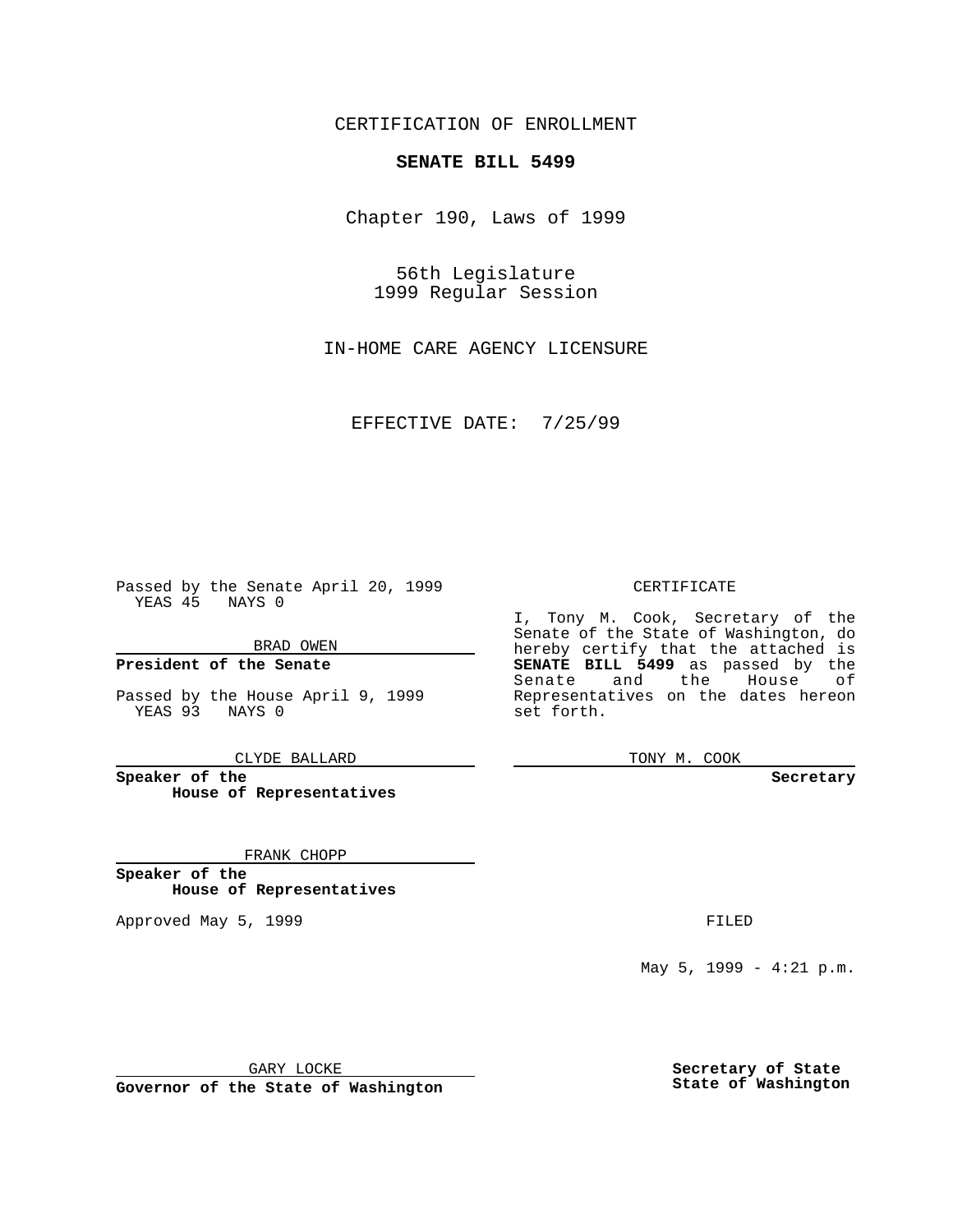## **SENATE BILL 5499** \_\_\_\_\_\_\_\_\_\_\_\_\_\_\_\_\_\_\_\_\_\_\_\_\_\_\_\_\_\_\_\_\_\_\_\_\_\_\_\_\_\_\_\_\_\_\_

\_\_\_\_\_\_\_\_\_\_\_\_\_\_\_\_\_\_\_\_\_\_\_\_\_\_\_\_\_\_\_\_\_\_\_\_\_\_\_\_\_\_\_\_\_\_\_

### AS AMENDED BY THE HOUSE

Passed Legislature - 1999 Regular Session

**State of Washington 56th Legislature 1999 Regular Session**

**By** Senators Wojahn, Deccio, Franklin, Winsley, Costa, McAuliffe, Kline and Rasmussen

Read first time 01/25/1999. Referred to Committee on Health & Long-Term Care.

1 AN ACT Relating to in-home care agency licensure; amending RCW 2 70.127.010, 70.127.080, 70.127.090, and 70.127.110; and creating a new 3 section.

4 BE IT ENACTED BY THE LEGISLATURE OF THE STATE OF WASHINGTON:

5 **Sec. 1.** RCW 70.127.010 and 1993 c 42 s 1 are each amended to read 6 as follows:

7 Unless the context clearly requires otherwise, the definitions in 8 this section apply throughout this chapter.

9 (1) (("Branch office" means a location or site from which a home 10 health, hospice, or home care agency provides services within a portion 11 of the total geographic area served by the parent agency. The branch 12 office is part of the agency and is located sufficiently close to share 13 administration, supervision, and services.

14  $(2)$ ) "Department" means the department of health.

 $((+3))$  (2) "Home care agency" means a private or public agency or organization that administers or provides home care services directly or through a contract arrangement to ill, disabled, or infirm persons in places of temporary or permanent residence.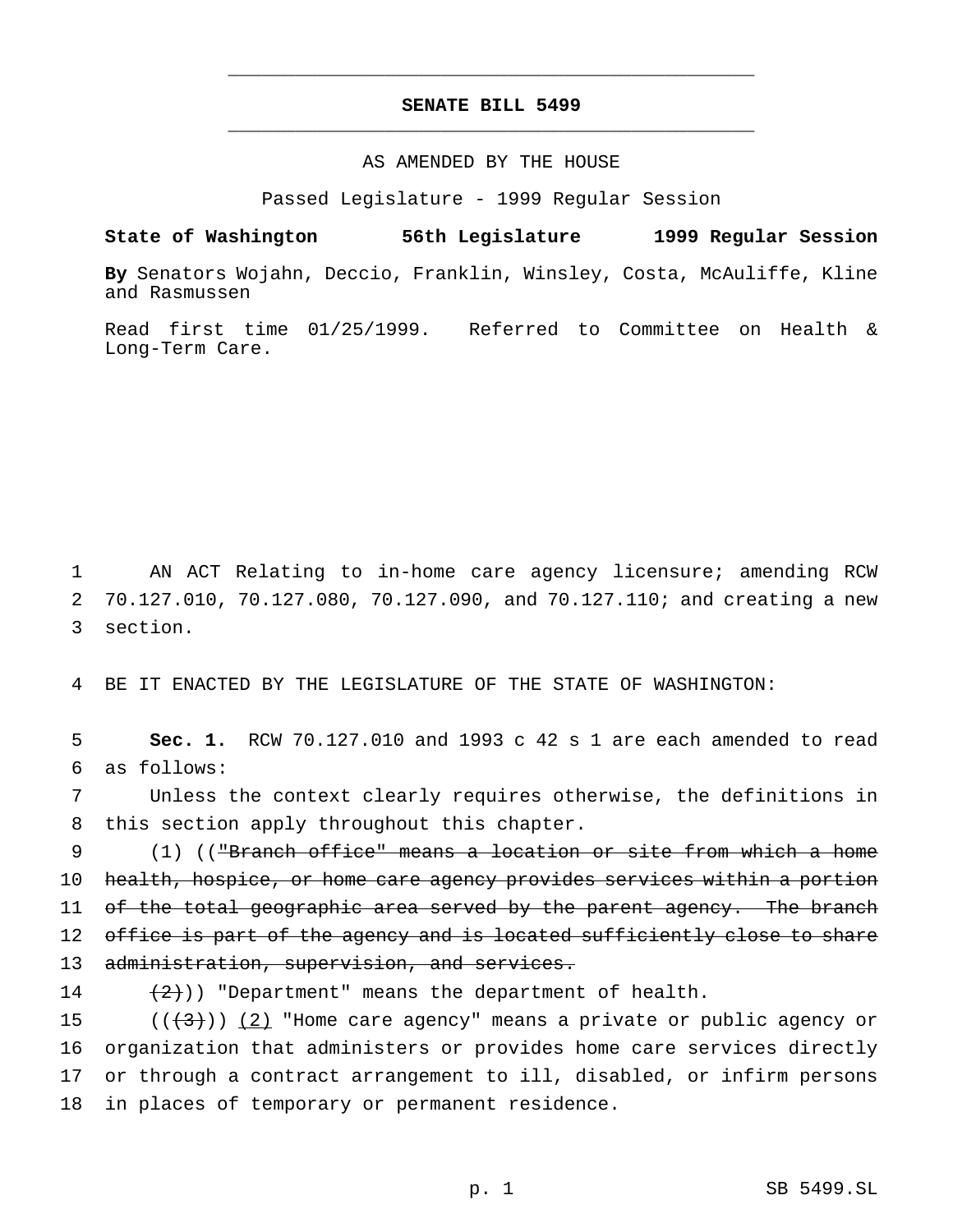$((+4))$   $(3)$  "Home care services" means personal care services, homemaker services, respite care services, or any other nonmedical services provided to ill, disabled, or infirm persons which services enable these persons to remain in their own residences consistent with their desires, abilities, and safety.

6 ( $(\overline{5})$ ) (4) "Home health agency" means a private or public agency or organization that administers or provides home health aide services or two or more home health services directly or through a contract arrangement to ill, disabled, or infirm persons in places of temporary or permanent residence. A private or public agency or organization that administers or provides nursing services only may elect to be designated a home health agency for purposes of licensure.

 $((+6))$  (5) "Home health services" means health or medical services provided to ill, disabled, or infirm persons. These services may be of an acute or maintenance care nature, and include but are not limited to nursing services, home health aide services, physical therapy services, occupational therapy services, speech therapy services, respiratory therapy services, nutritional services, medical social services, and medical supplies or equipment services.

 $((+7))$  (6) "Home health aide services" means services provided by a home health agency or a hospice agency under the supervision of a registered nurse, physical therapist, occupational therapist, or speech therapist. Such care includes ambulation and exercise, assistance with self-administered medications, reporting changes in patients' conditions and needs, completing appropriate records, and personal care or homemaker services.

 $((+8))$   $(7)$  "Homemaker services" means services that assist ill, disabled, or infirm persons with household tasks essential to achieving adequate household and family management.

 $((+9))$   $(8)$  "Hospice agency" means a private or public agency or organization administering or providing hospice care directly or through a contract arrangement to terminally ill persons in places of temporary or permanent residence by using an interdisciplinary team composed of at least nursing, social work, physician, and pastoral or spiritual counseling.

 $((+10))$   $(9)$  "Hospice care" means: (a) Palliative care provided to a terminally ill person in a place of temporary or permanent residence that alleviates physical symptoms, including pain, as well as alleviates the emotional and spiritual discomfort associated with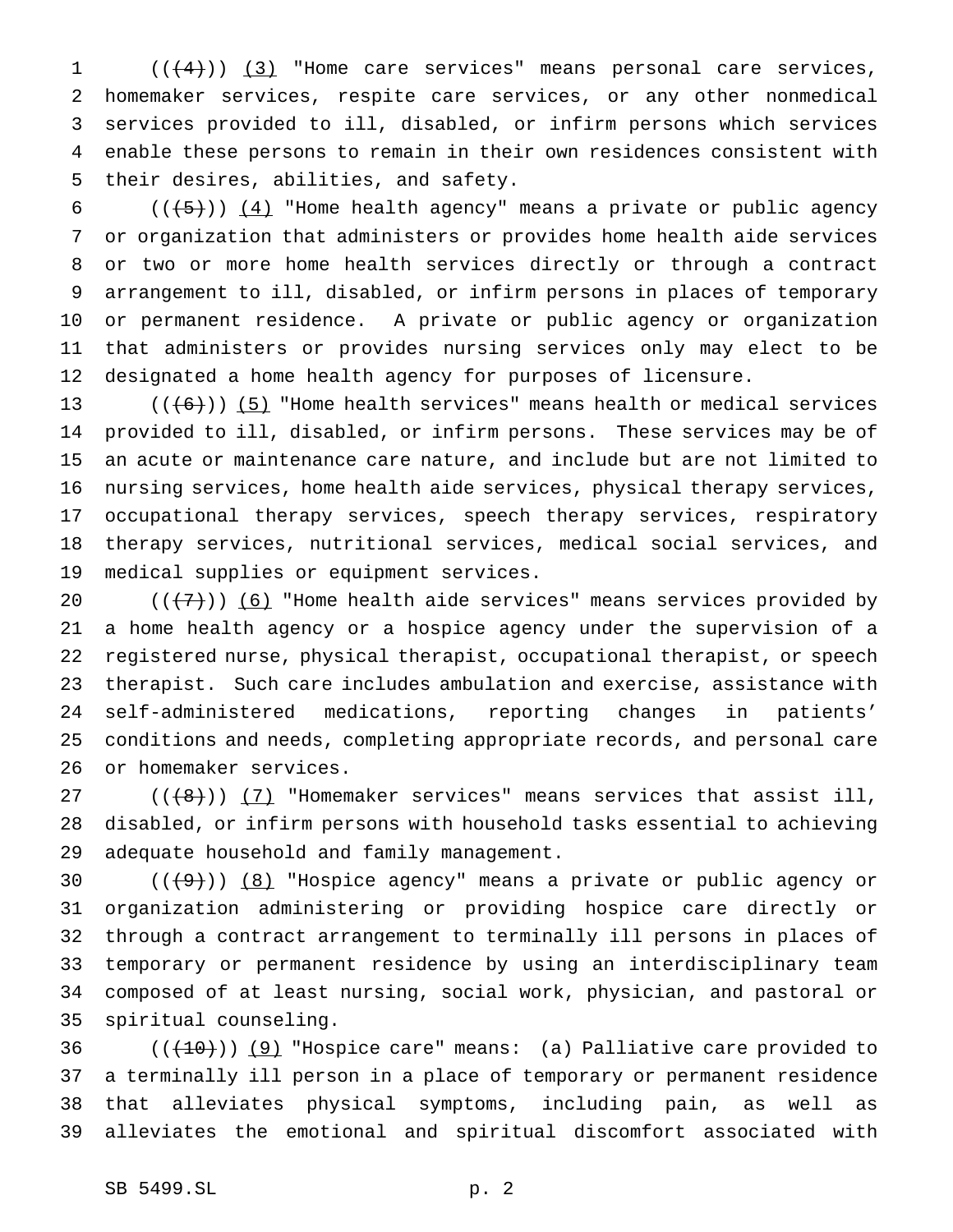dying; and (b) bereavement care provided to the family of a terminally ill person that alleviates the emotional and spiritual discomfort associated with the death of a family member. Hospice care may include health and medical services and personal care, respite, or homemaker services. Family means individuals who are important to and designated by the patient, and who need not be relatives.

7 (( $(11)$ )) (10) "Ill, disabled, or infirm persons" means persons who need home health, hospice, or home care services in order to maintain themselves in their places of temporary or permanent residence.

 $((+12))$   $(11)$  "Personal care services" means services that assist ill, disabled, or infirm persons with dressing, feeding, and personal hygiene to facilitate self-care.

13  $((+13))$   $(12)$  "Public or private agency or organization" means an entity that employs or contracts with two or more persons who provide care in the home.

16  $((+14))$   $(13)$  "Respite care services" means services that assist or support the primary care giver on a scheduled basis.

18 (14) "Service area" means the geographic area in which the 19 department has given prior approval to a licensee to provide home 20 health, hospice, or home care services.

 **Sec. 2.** RCW 70.127.080 and 1993 c 42 s 4 are each amended to read as follows:

 (1) An applicant for a home health, hospice, or home care agency license shall:

 (a) File a written application on a form provided by the department;

 (b) Demonstrate ability to comply with this chapter and the rules 28 adopted under this chapter;

 (c) Cooperate with on-site review conducted by the department prior to licensure or renewal except as provided in RCW 70.127.085;

 (d) Provide evidence of and maintain professional liability insurance in the amount of one hundred thousand dollars per occurrence or adequate self-insurance as approved by the department. This subsection shall not apply to hospice agency applicants that provide hospice care without receiving compensation for delivery of services; (e) Provide evidence of and maintain public liability and property damage insurance coverage in the sum of fifty thousand dollars for injury or damage to property per occurrence and fifty thousand dollars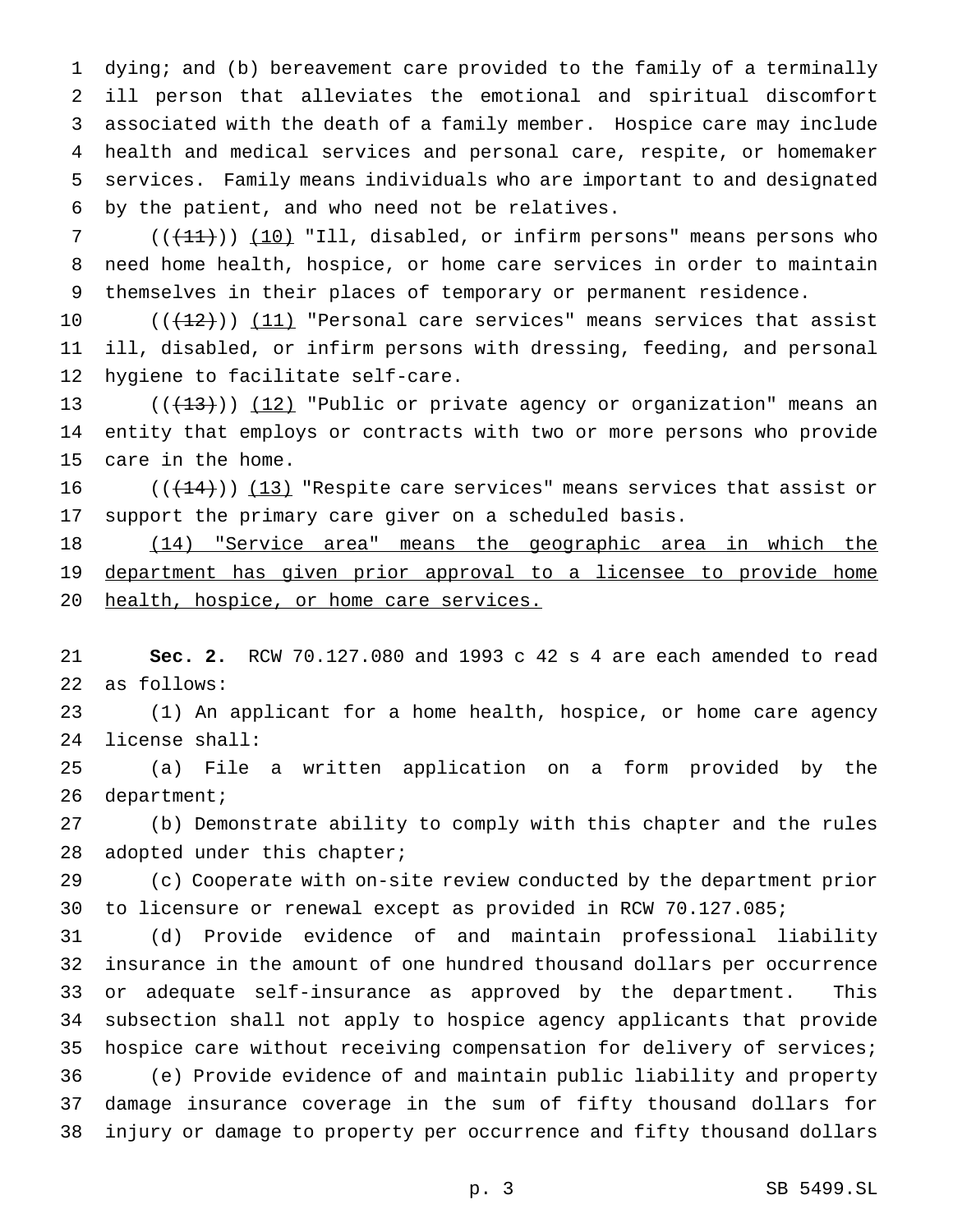for injury or damage, including death, to any one person and one hundred thousand dollars for injury or damage, including death, to more than one person, or evidence of adequate self-insurance for public liability and property damage as approved by the department. This subsection shall not apply to hospice agency applicants that provide hospice care without receiving compensation for delivery of services;

 (f) Provide such proof as the department may require concerning organizational structure, and the identity of the applicant, officers, directors, partners, managing employees, or owners of ten percent or 10 more of the applicant's assets;

11 (g) File with the department <u>for approval</u> a ((<del>list of the</del> 12 counties)) description of the service area in which the applicant will 13 operate and a description of how the applicant intends to provide 14 management and supervision of services throughout the service area. 15 The department shall adopt rules necessary to establish criteria for approval that are related to appropriate management and supervision of 17 services throughout the service area. In developing the rules, the 18 department may not establish criteria that:

19 (i) Limit the number or type of agencies in any service area; or 20 (ii) Limit the number of persons any agency may serve within its service area unless the criteria are related to the need for trained 22 and available staff to provide services within the service area;

 (h) File with the department a list of the services offered; (i) Pay to the department a license fee as provided in RCW 70.127.090; and

 (j) Provide any other information that the department may reasonably require.

 (2) A certificate of need under chapter 70.38 RCW is not required for licensure.

 (3) A license or renewal shall not be granted pursuant to this chapter if the applicant, officers, directors, partners, managing employees, or owners of ten percent or more of the applicant's assets, within the last five years have been found in a civil or criminal proceeding to have committed any act which reasonably relates to the person's fitness to establish, maintain, or administer an agency or to provide care in the home of another.

37 (((4) A separate license is not required for a branch office.))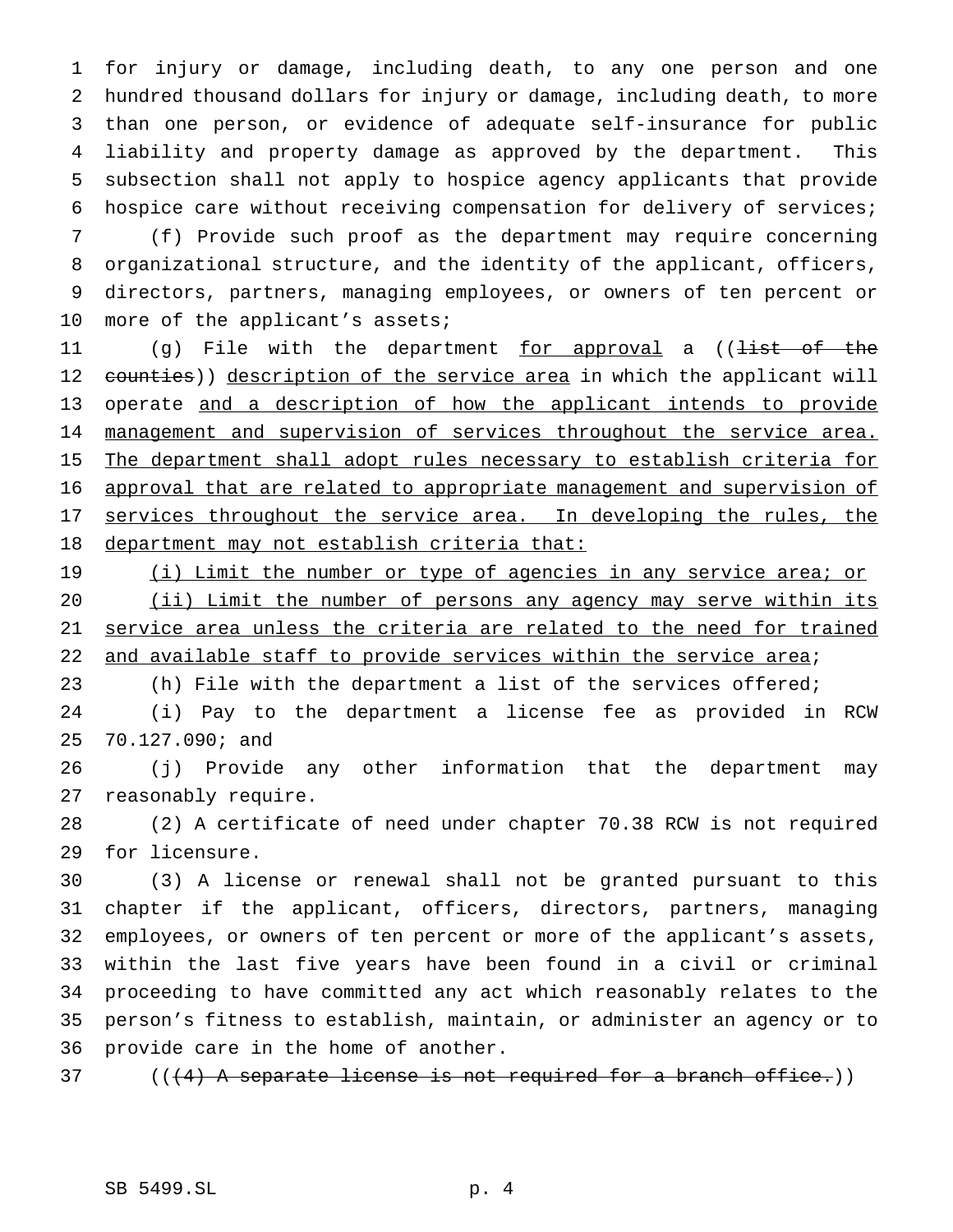**Sec. 3.** RCW 70.127.090 and 1993 c 42 s 5 are each amended to read as follows:

 An application for a license or any renewal shall be accompanied by 4 a fee as established by the department under RCW 43.70.250. The 5 department shall adopt by rule licensure fees ((shall be)) based on a sliding scale using such factors as the number of agency full-time equivalents, ((with agencies with the highest number of full-time equivalents paying the highest fee. Full-time equivalent is a measurement based on a forty-hour work week and is applicable to paid 10 agency employees or contractors)) geographic area served, number of 11 locations, or type and volume of services provided. For agencies 12 receiving a licensure survey that requires more than ((one)) two on-13 site reviews by the department per licensure period, an additional fee 14 ((of fifty percent of the base licensure fee)) as determined by the 15 department by rule shall be charged for each additional on-site review. The department shall charge a reasonable fee for processing changes in ownership. The department may set different licensure fees for each licensure category.

 **Sec. 4.** RCW 70.127.110 and 1988 c 245 s 12 are each amended to read as follows:

 The department shall adopt rules providing for the combination of applications and licenses, and the reduction of individual license fees if an applicant applies for more than one category of license under this chapter. The department shall provide for combined licensure inspections and audits for licensees holding more than one license under this chapter. The department may prorate licensure fees to facilitate combined licensure inspections and audits.

 NEW SECTION. **Sec. 5.** The department of health shall submit a report to the health care committees of the legislature with recommendations for any changes needed to the home health, hospice, and home care licensure law, chapter 70.127 RCW, in order to allow the department to regulate this fast-growing and evolving industry. The report, at a minimum, shall specifically address the following questions:

 (1) Does the scope of the licensure law need to be revised in order to enhance protection for persons receiving home health, hospice, and home care services?